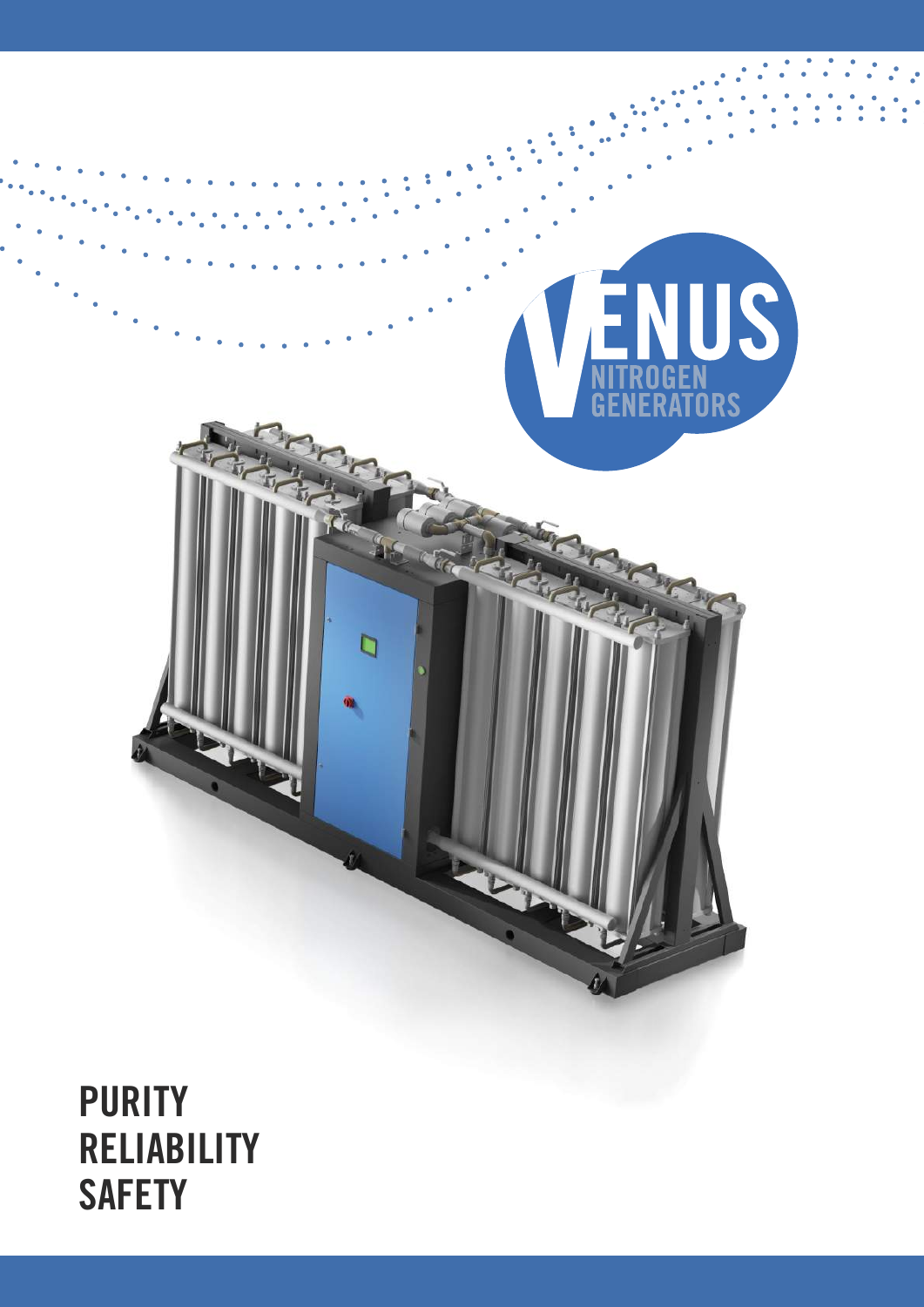



#### **We develop technology to help companies improving production efficiency, safety and quality of work.**

ErreDue designs, builds and sells gas generators, mixers and gas purifiers, with flow rates from a few liters/hour up to hundreds of cubic meters/hour.

Every ErreDue product is designed with the idea of providing solutions to make our customers selfsufficient in producing their own technical gases through safe technologies; our target is to eliminate the use of gas cylinders avoiding the risks coming from potentially dangerous materials' storage, ensuring continuity and quality of production and releasing company's resources.

In ErreDue we seriously take care of quality: every product is certified and tested in order to ensure the maximum reliability in time, furthermore our technical service is always available for intervention in case of need.

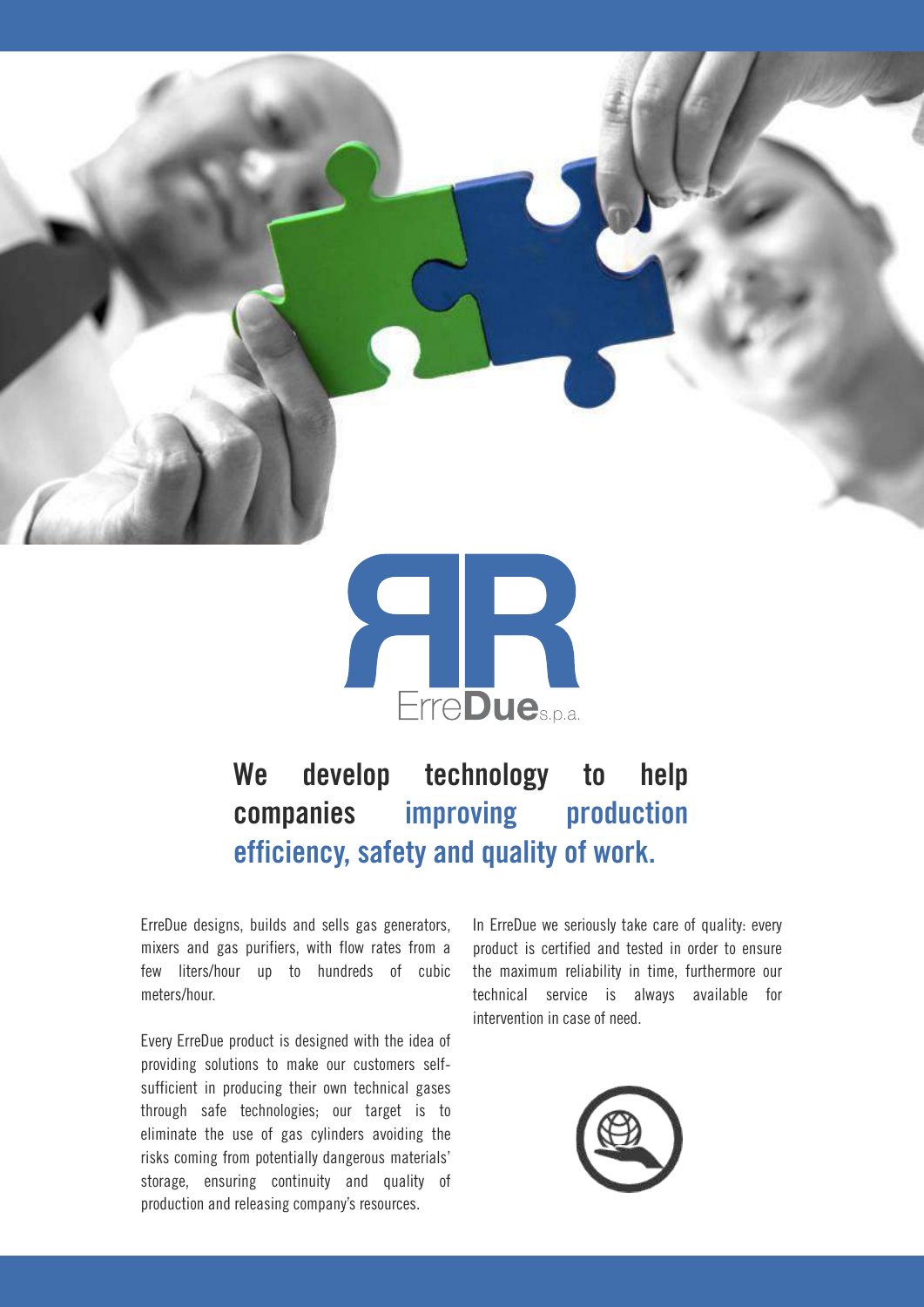## **VENUS SERIES**

#### **N02 - N04 SERIES**

Modular Nitrogen generators Flow rate from 10 to 250 Nm3/h Purity from 98% to 99.9995%



#### **N07 SERIES**

Compact Nitrogen generators Flow rate up to 35 Nm3/h Purity from 98% to 99.9995%



#### **WHAT IS VENUS**

Venus Nitrogen generator **produces directly on site the Nitrogen gas used in many industrial processes**, allowing independency from gas suppliers and maximum ease of use.

Furthermore, using a gas generator **eliminates the**

**risks of manipulating high pressure gases**.

Nitrogen gas is employed i**n thermal treatment of metals, inertization, MAP packaging of food and drinks and in plenty of other sectors, in many cases it can replace the use of liquid nitrogen.**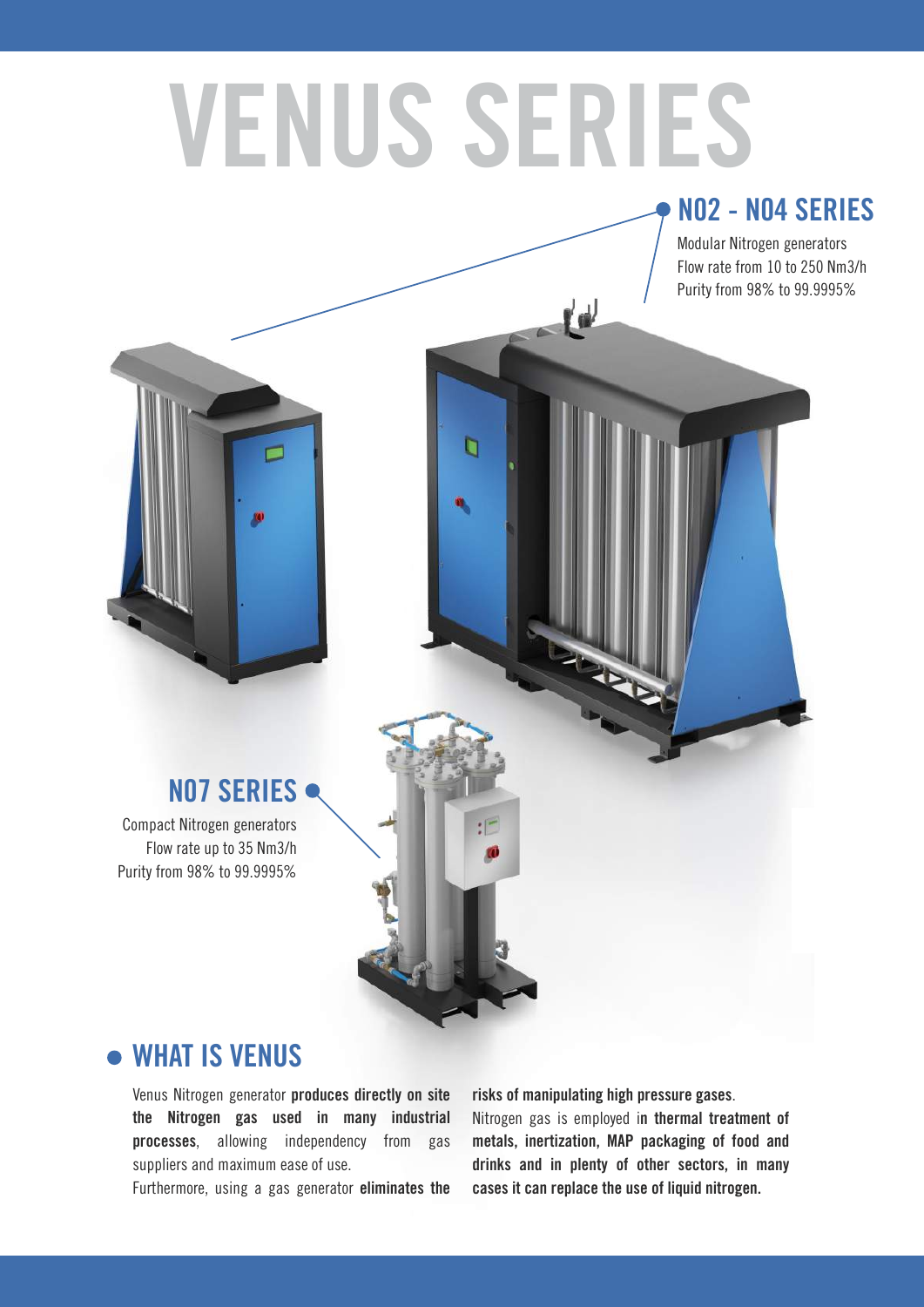#### **N06 SERIES**

 $\overline{C}$ 

ם

High capacity modular Nitrogen generators Flow rate over 500 Nm3/h Purity from 98% to 99.9995%

ò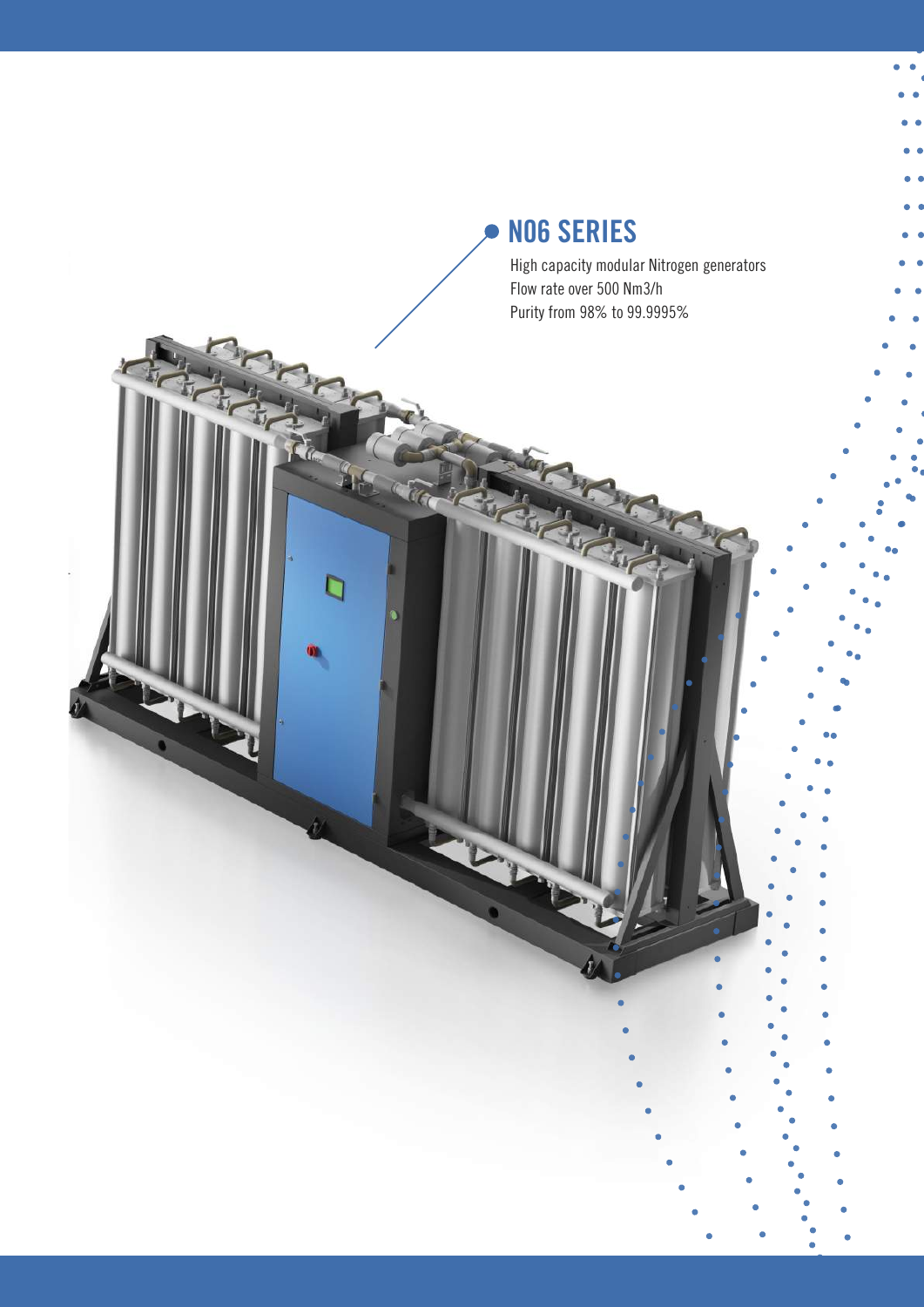# **HOW IT WORKS**

#### **SAFETY AND EFFICIENCY**

ErreDue Nitrogen generators use the PSA filtration system for filtering ambient air to obtain a continuous flow of pure Nitrogen.

The system is made up by two sets of aluminum extruded columns filled with "CMS" (Carbon Molecular Sieves). A stream of compressed and pre-treated air flows through the columns from the bottom to the top, the Oxygen is absorbed by the filtering material whilst Nitrogen outgoing from the top of the towers is collected in a storage tank, ready to

The PLC control system with dedicated software developed by ErreDue, automatically runs the main functions of the production process. A series of columns is kept in operation for a predetermined period of time; when it's almost saturated by absorbed gas, the control system automatically activates the other set of columns. The content of the first series of columns is then purged into free air and the filtering material is regenerated with a counter-flow of gas.

be used.

The production system consists of a double set of columns that allow an increase of gas production just by adding further columns. The purity of Nitrogen is up to 99.9995%.

#### **FLEXIBILITY AND QUALITY**

Nitrogen flow produced with Venus generators is inversely proportional to the requested purity: **with each model we can obtain different flow rates at different purity levels**; for example, a GN30 of the N02 series can produce either 50m3/h at 98% purity or 8,5m3/h at **99,9995% purity**.

Ambient air contains by volume 78% Nitrogen, 20.8% Oxygen, the rest is traces of other gases (argon, helium, Hydrogen...).



Venus generators **don't need to be installed**, they just need a power plug and a compressed air supply to be ready for use.